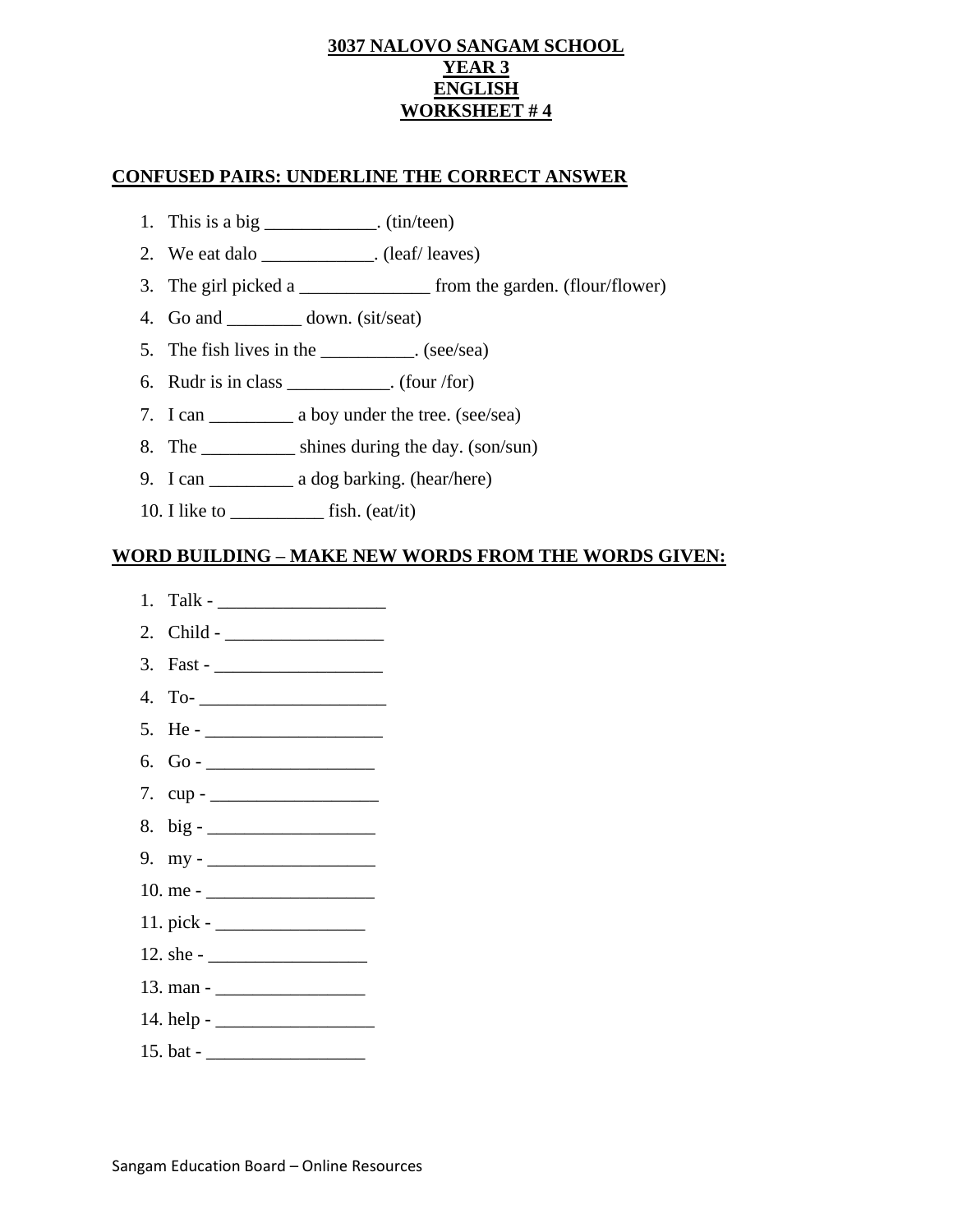#### **3037 NALOVO SANGAM SCHOOL YEAR 3 MATHS WORKSHEET # 4**

#### **WORD PROBLEMS**

- 1. Year 3 students went to Mr. Naicker's mango plantation. On Monday they collected 345 mangoes, on Tuesday they collected 450 mangoes and on Wednesday they collected 287 mangoes.
	- a. On which day was the highest number of mangoes collected?
	- b. On which day was the least number of mangoes collected? \_\_\_\_\_\_\_\_\_\_\_\_\_\_\_\_\_\_\_\_\_
	- c. How many mangoes did they collect in the 3 days?

- 2. Mr Twiddle has a big farm. On his farm there are 674 animals. There are 135 pigs, 399 cows, 50 chickens and some ducks.
	- a. How many pigs are there on the farm?
	- b. How many cows are there on the farm?
	- c. How many ducks are on the farm?

3. There was a rugby match at Prince Charles Park in Nadi. There were 2478 spectators. If there were 1830 males how many females were there?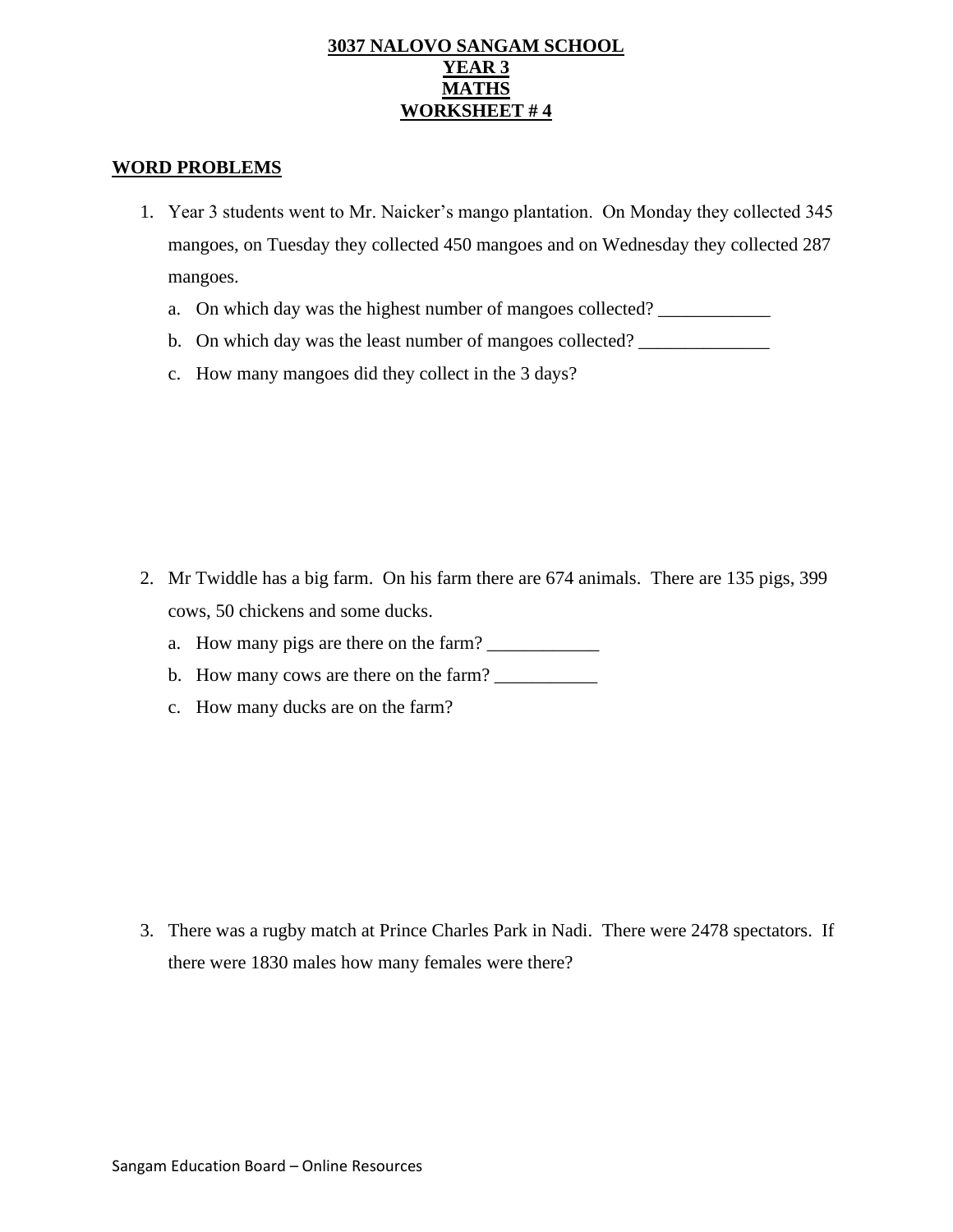### **3037 NALOVO SANGAM SCHOOL YEAR 3 HEALTHY LIVING WORKSHEET #4**

# A. Write (True) or (False) in the space provided.

- 1. Play with your friends while waiting for the bus.
- 2. Sit quietly while travelling in a bus.
- 3. Give your seats to the elderly if the bus is full.
- 4. Cross the road from behind or in front of a parked vehicle.
- 5. You can yell when saying "good- bye" from the bus to your

friends.

6. When walking along the road, use the footpath or

pavement.\_\_\_\_\_\_\_\_

7. Always walk in a single file.

- 8. Try and get on or off the bus when it is still moving.
- 9. When getting out of the car, open the door on the pavement

side, not on the traffic side.

10. When boarding a bus, push those that are in front of you. \_\_\_\_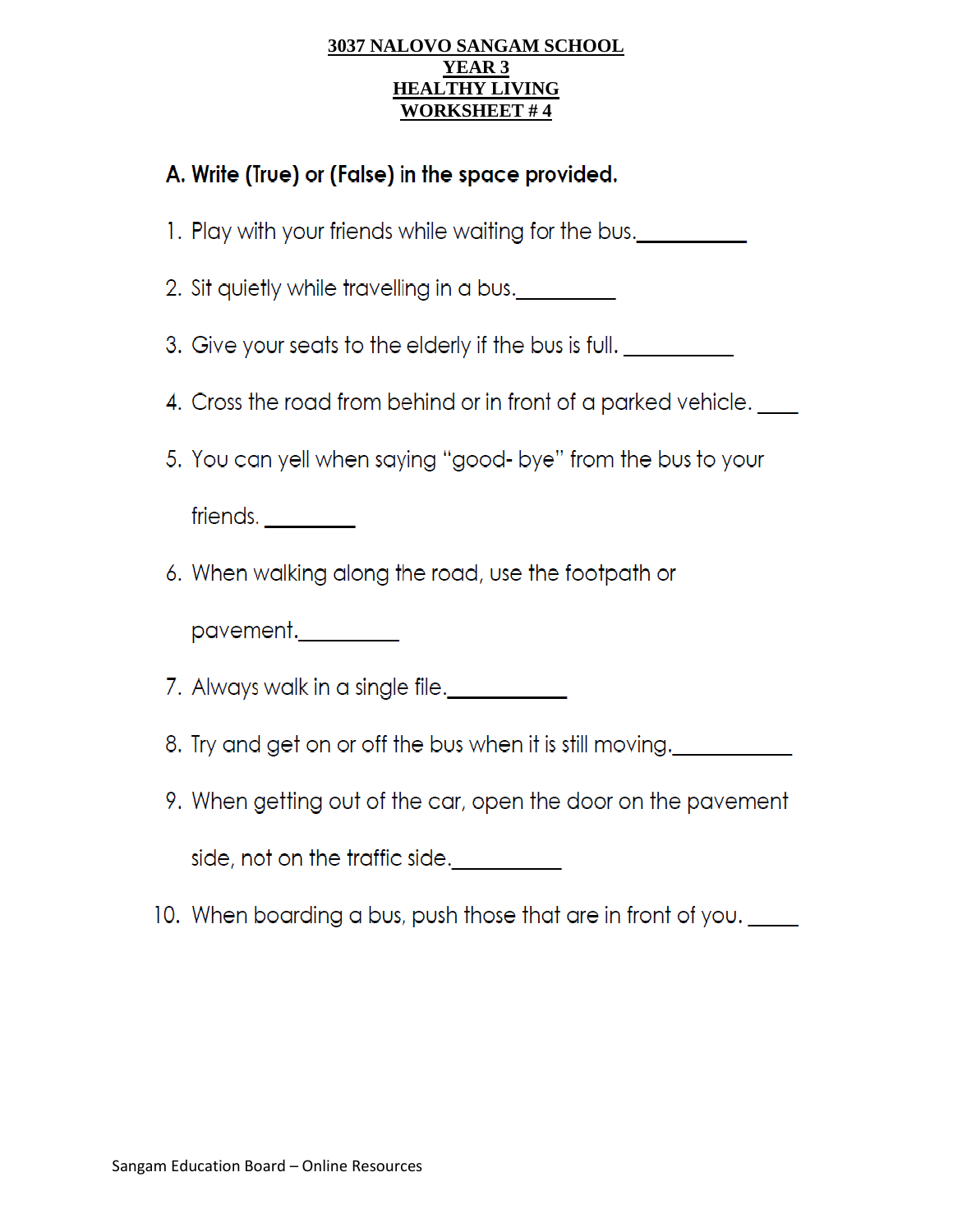#### 3037 NALOVO SANGAM SCHOOL YEAR<sub>3</sub> **HINDI WORKSHEET #4**

#### आग पर चलना

#### टक्षिण, गवैया, स्वीकार, यश, बौना

नाबुआ से दक्षिण की ओर एक छोटा सा टापू है । उसका नाम बेंगा है । बहुत दिन हुए वहाँ एक अच्छा गवैया था । वह लोगों को गाने सुनाया करता था । लोग खुश हो कर उसे इनाम टेने थे ।

वहाँ पर एक सरदार था । उस का नाम तुई नांमालीता था । उस ने सोचा कि मैं उसे एक ऐसी चीज़ इनाम में दूँ जैसी किसी ने पहले न दी हो ।

वह नदी पर गया । वहाँ उसे एक बिल दिखाई दिया । उस ने उस में हाथ डाला । उस बिल के अन्दर उसके हाथ में एक नन्हा सा हाथ आ गया । उस ने पकड़ कर उसे बाहर खींच लिया ।

पें ! यह क्या ? यह तो एक बौना है । उसने घुटने टेक लीता को प्रणाम किया । पर लीता ने कहा, अरे बौने ! आज तेरी चटनी बना कर मैं गवैये की भेंट करूँगा ।

बौना डर के मारे काँप उठा, बोला, "अगर आप मुझे न मारें, तो मैं आप को एक ऐसी सीख दूँगा कि आप की डोंगी समुद्र में हवा से बातें करने लगे और लड़ाई में आप ही सद्रा जीते ।"

लीता मारे गुस्से के काँपने लगा । उसने कहा, ''तू है तो बौना, पर बातें कितनी बनाता है ।"

बौने ने हाथ जोड़ कर कहा, ''महाराज, अगर आप को ये दोनों बातें स्वीकार न हों, तो मैं आपको एक ऐसी बात बना सकता हूँ जिससे आप का यश चारों ओर फैल जाए और वह बात है आग पर चलना ।"

लीता ने मन में नमोलीवाई बौने की बात बैठ गई और उसने उसकी जान न ली ।

नब से आज तक बेंगा के रहने वाले गरम– गरम पत्थरों पर चलते हैं पर उनके पैर नहीं जलते ।

#### अभ्यास

| १. लीता ने बौने को किस लिए पकड़ा ?                       |
|----------------------------------------------------------|
| २. बौना उसे क्या- क्या सिखाना चाहता था ?                 |
| ३. बौने ने लीता को क्या सिखाया ?                         |
| ४. लीता और बौना कहाँ के रहने वाले थे ?                   |
| ५. आग पर चलने पर भी बेंगा वालों के पैर क्यों नहीं जलते ? |
| ६. बौने का नाम क्या था ?                                 |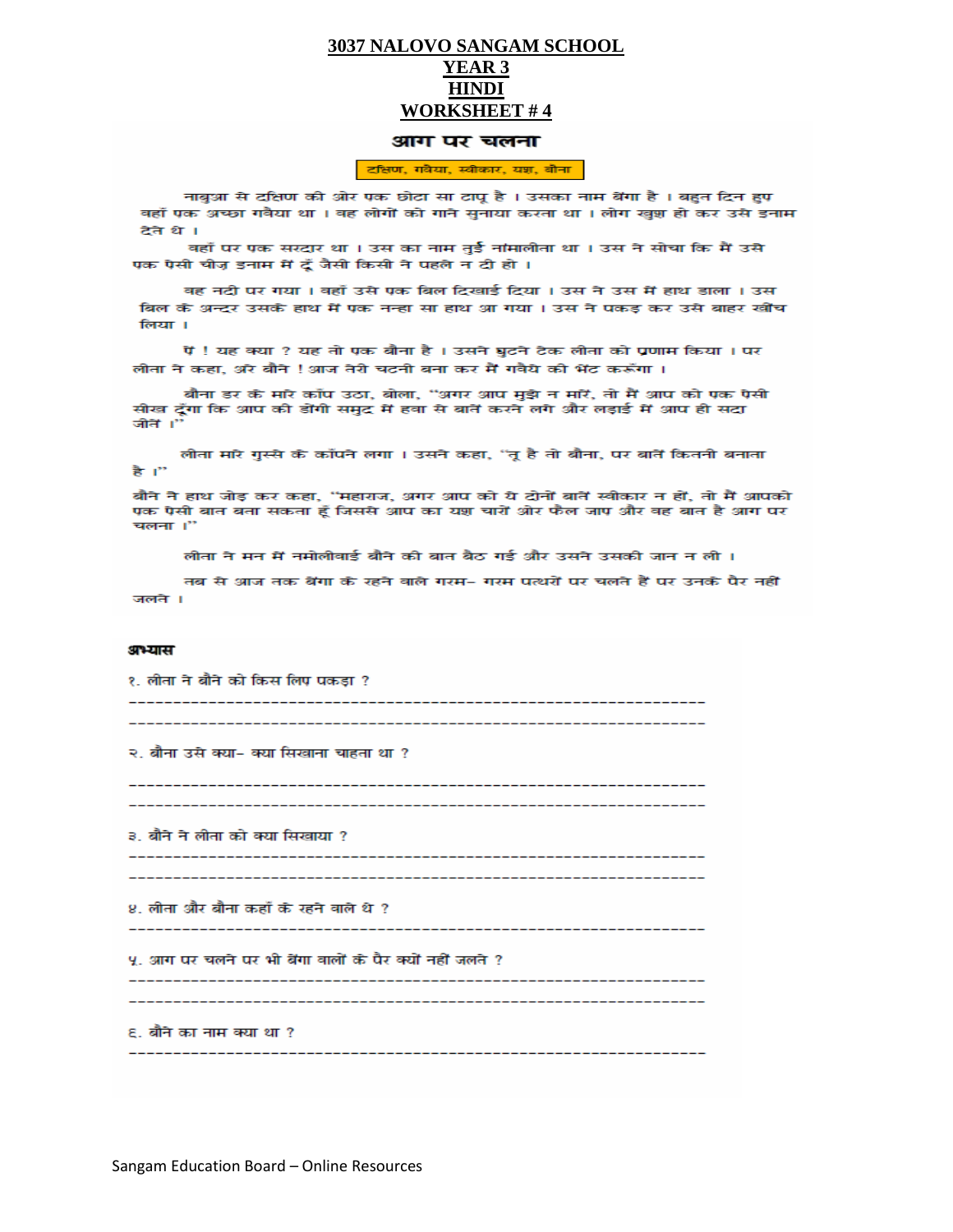### 3037 NALOVO SANGAM SCHOOL **YEAR 3 SOCIAL STUDIES WORKSHEET #4**

# **ME AND MY SCHOOL**

Complete the sentences by filling in the missing words in the blank spaces

- 
- 2.1 am in Year \_\_\_\_\_\_\_\_\_\_\_\_\_\_.
- 
- 4. There are \_\_\_\_\_\_\_\_\_\_\_\_\_\_\_\_\_ classrooms in my school.
- 
- 6. There are \_\_\_\_\_\_\_\_\_\_\_\_\_\_\_\_\_\_\_\_ teachers in my school.
- 
- 

# Draw and colour your school

# **My School**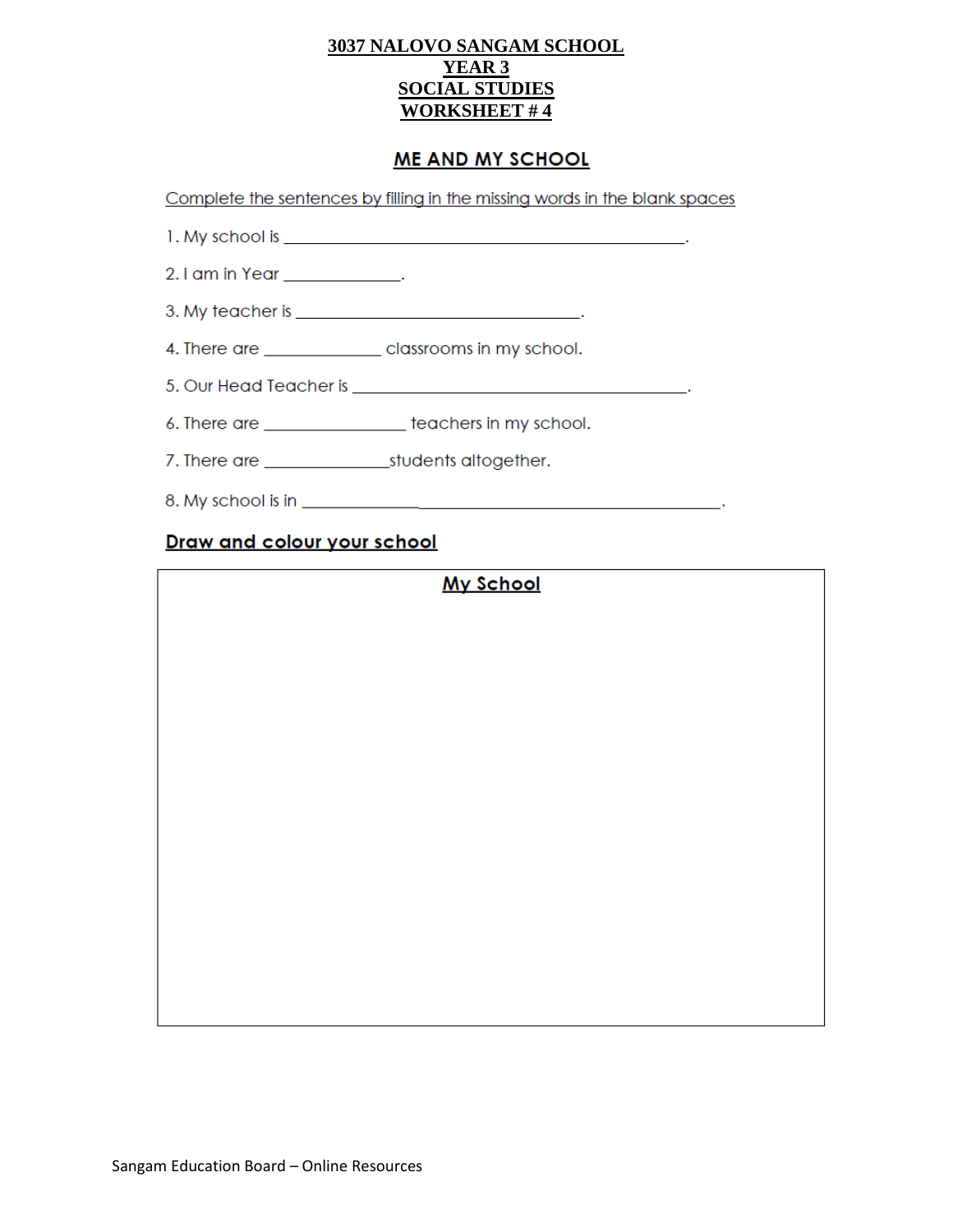# **3037 NALOVO SANGAM SCHOOL**

# **KALASI 3**

# **VEIKA VAKAVITI**

# **WORKSHEET #4**

# 1. Droinitaka mai eso na kakana ka ra dau tea vakalevu na: